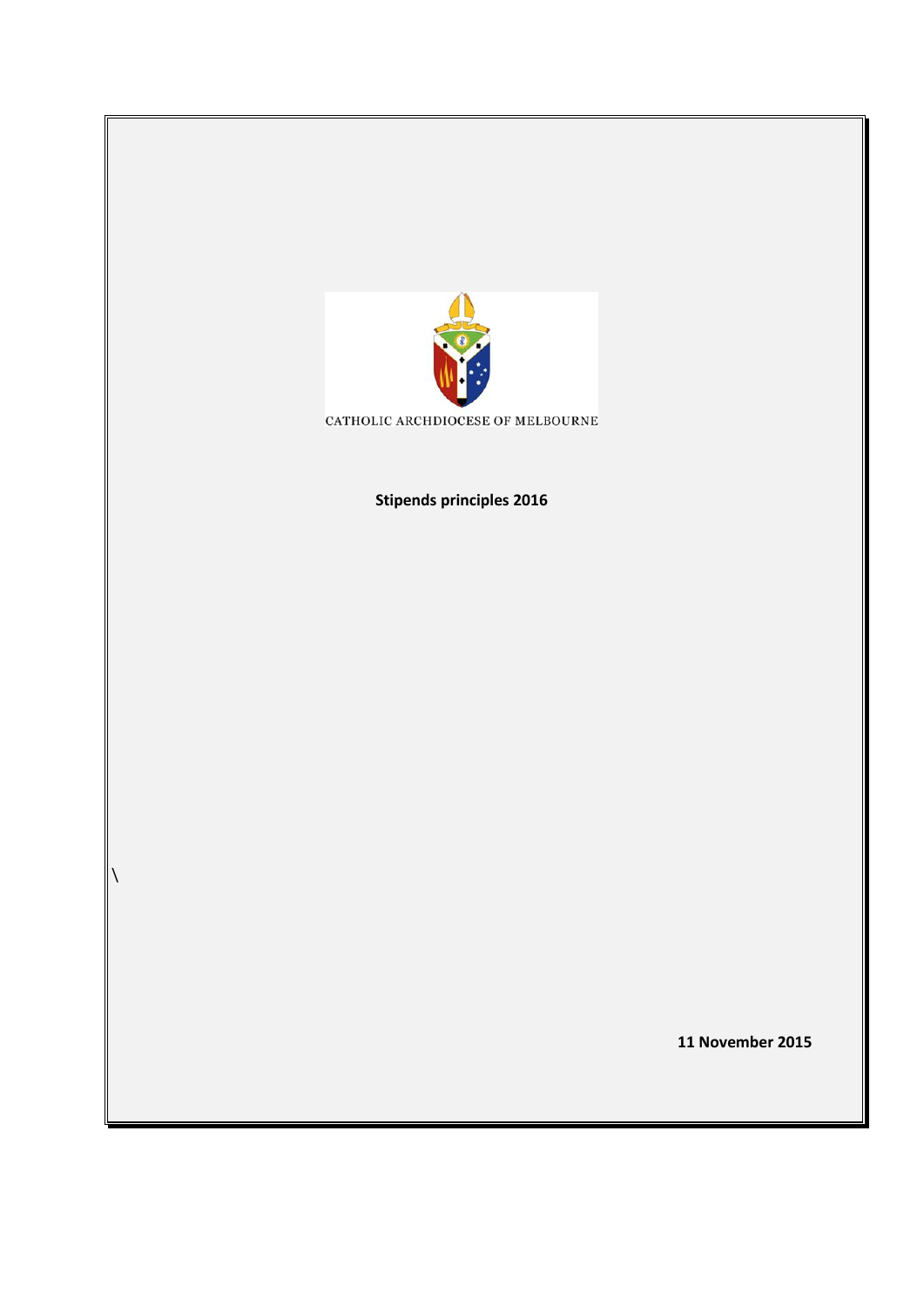## **Purpose**

To promulgate the stipends principles applicable to the Province of Melbourne for 2016 as approved by the Bishops of the Province and the Victorian Leaders of Religious Institutes.

The Bishops have approved these principles, with the right for further negotiation for those in parish ministry in view of the impossibility of many parishes to meet the recommendations.

## **Principles**

The Standing Committee on Religious Stipends has considered recommendations in respect of the level of stipends applicable from 1 January 2016 and makes the following recommendations.

- a. That from 1 January 2016, the stipend payment shall be \$52,579 pa, being 85% of the mid-point of the Melbourne Archdiocesan recommended rate of pay for a lay Pastoral Associate Grade 1 as adjusted for 2016.
- b. The 10% allowance to Religious Primary School Principals shall remain unchanged.
- c. Pro rata payments shall be based on the full recommended stipend.
- d. Where a fully maintained vehicle with usage for other purposes is provided, the paying entity shall be free to negotiate a discount of the stipend payment.
- e. Parties shall be free to negotiate reduced rates when financial circumstances do not allow the payment of a full stipend. Two thirds of the full stipend (\$35,053 pa) shall be the minimum starting point for such negotiations.